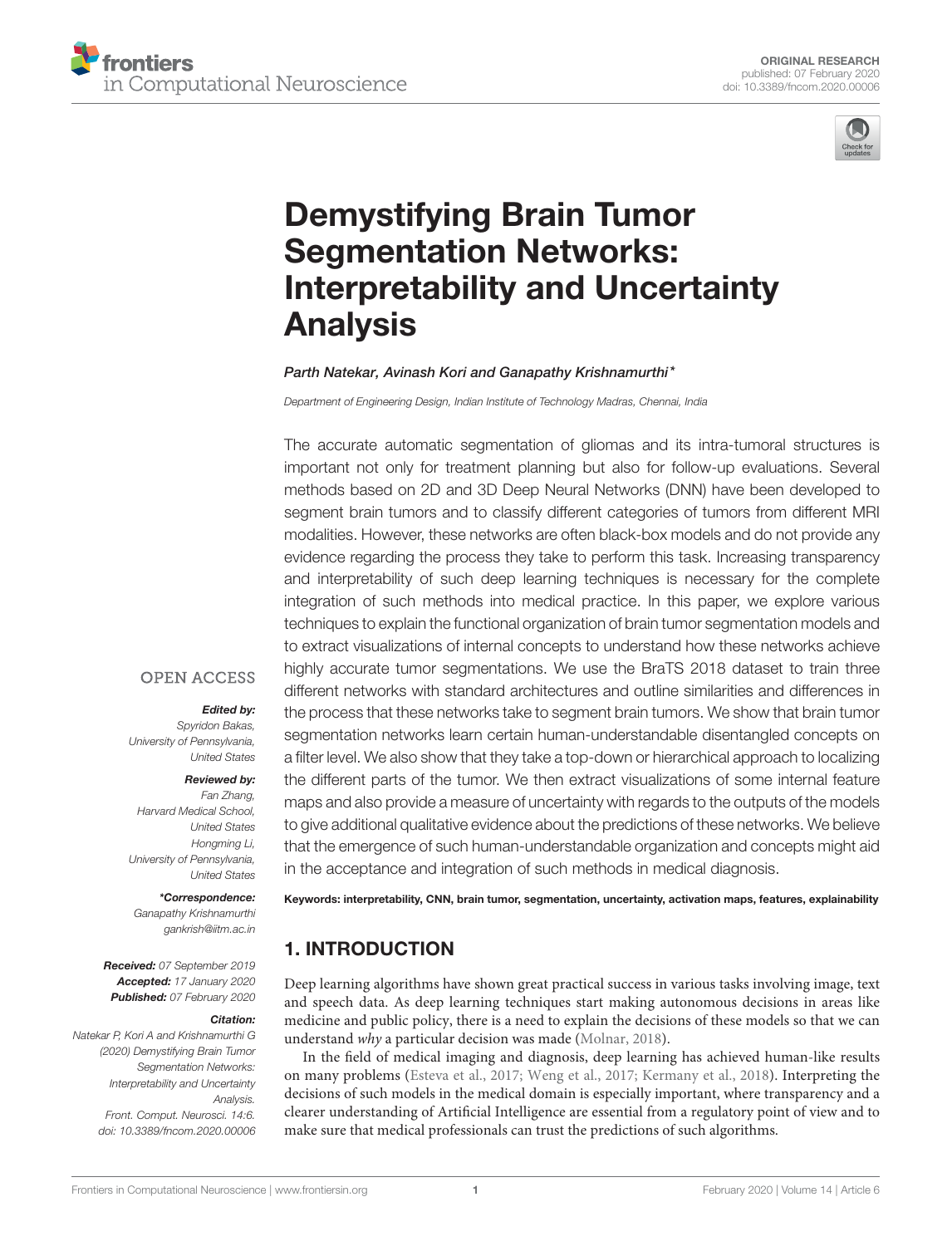Understanding the organization and knowledge extraction process of deep learning models is thus important. Deep neural networks often work in higher dimensional abstract concepts. Reducing these to a domain that human experts can understand is necessary—if a model represents the underlying data distribution in a manner that human beings can comprehend and a logical hierarchy of steps is observed, this would provide some backing for its predictions and would aid in its acceptance by medical professionals.

However, while there has been a wide range of research on Explainable AI in general (Doshi-Velez and Kim, 2017; Gilpin et al., 2018), it has not been properly explored in the context of deep learning for medical imaging. Holzinger et al. (2017) discuss the importance of interpretability in the medical domain and provide an overview of some of the techniques that could be used for explaining models which use the image, omics, and text data.

In this work, we attempt to extract explanations for models which accurately segment brain tumors, so that some evidence can be provided regarding the process they take and how they organize themselves internally. We first discuss what interpretability means with respect to brain tumor models. We then present the results of our experiments and discuss what these could imply for machine learning assisted tumor diagnosis.

## 2. INTERPRETABILITY IN THE CONTEXT OF BRAIN TUMOR SEGMENTATION MODELS

Interpreting deep networks which accurately segment brain tumors is important from the perspectives of both transparency and functional understanding (by functional understanding, we mean understanding the role of each component or filter of the network and how these relate to each other). Providing glimpses into the internals of such a network to provide a trace of its inference steps (Holzinger et al., 2017) would go at least some way to elucidating exactly how the network makes its decisions, providing a measure of legitimacy.

There have been several methods explored for trying to look inside a deep neural network. Many of these focus on visual interpretability, i.e., trying to extract understandable visualizations from the inner layers of the network or understanding what the network looks at when giving a particular output (Zhang and Zhu, 2018).

For a brain tumor segmentation model, such methods might provide details on how information flows through the model and how the model is organized. For example, it might help in understanding how the model represents information regarding the brain and tumor regions internally, and how these representations change over layers. Meaningful visualizations of the internals of a network will not only help medical professionals in assessing the legitimacy of the predictions but also help deep learning researchers to debug and improve performance.

In this paper, we aim to apply visual interpretability and uncertainty estimation techniques on a set of models with different architectures to provide human-understandable visual interpretations of some of the concepts learned by different parts of a network and to understand more about the organization of these different networks. We organize our paper into mainly three parts as described in **Figure 1**: (1) Understanding information organization in the model, (2) Extracting visual representations of internal concepts, and (3) Quantifying uncertainty in the outputs of the model. We implement our pipeline on three different 2D brain tumor segmentation models—a Unet model with a densenet121 encoder (Henceforth referred to as the DenseUnet) (Shaikh et al., 2017), a Unet model with a ResNet encoder (ResUnet) (Kermi et al., 2018), and a simple encoder-decoder network which has a similar architecture to the ResUnet but without skip or residual connections (SimUnet). All models were trained till convergence on the BraTS

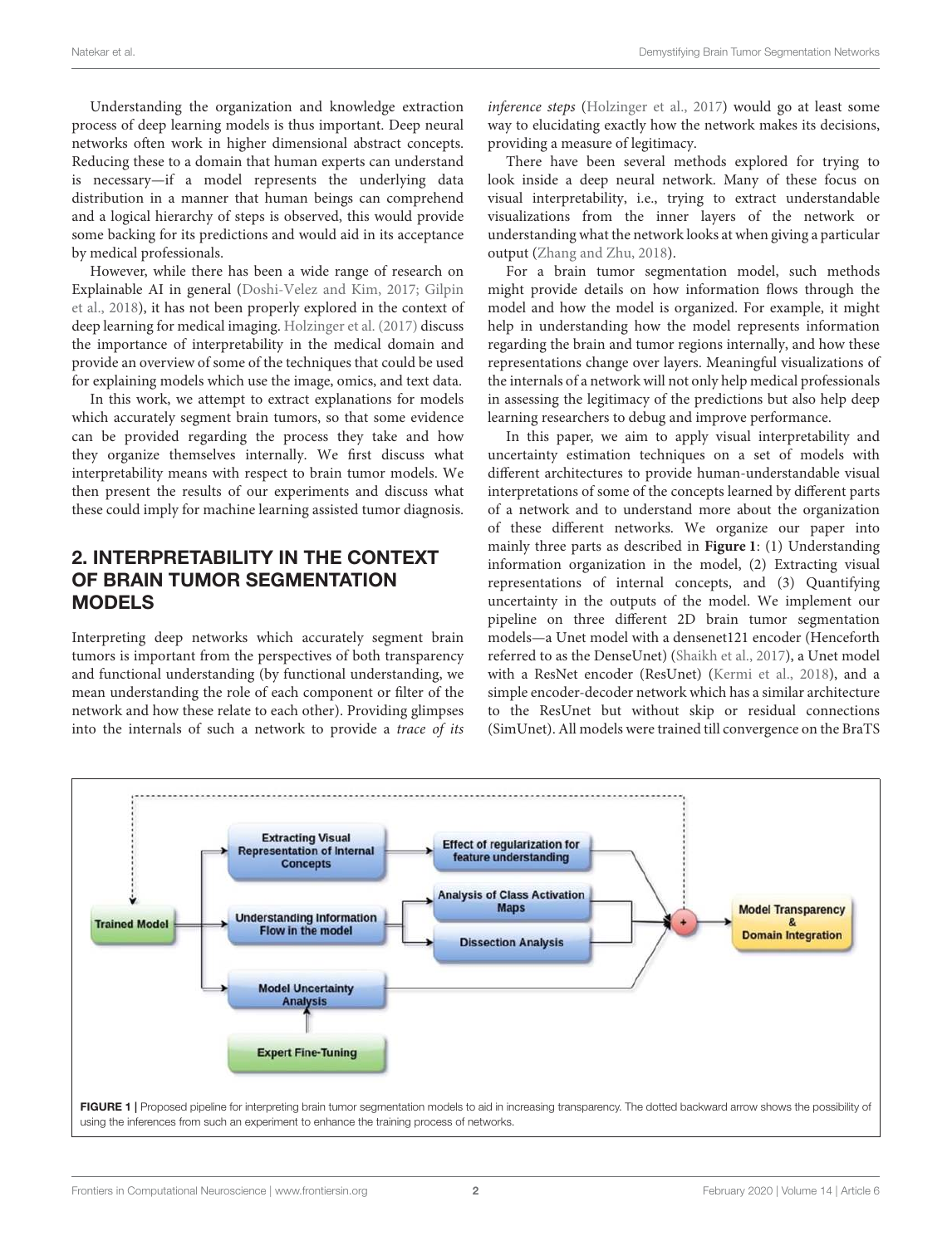| <b>WT</b> dice | TC dice | ET dice |
|----------------|---------|---------|
| 0.830          | 0.760   | 0.685   |
| 0.788          | 0.734   | 0.649   |
| 0.743          | 0.693   | 0.523   |
|                |         |         |

*WT, Whole Tumor; TC, Tumor Core; ET, Enhancing Tumor.*

2018 dataset (Menze et al., 2014; Bakas et al., 2017a,b, 2018). A held out validation set of 48 volumes (including both LGG and HGG volumes) was used for testing. **Table 1** shows the performance of the three models on this test set.

Our models are not meant to achieve state of the art performance. Instead, we aim to demonstrate our methods on a set of models with different structures commonly used for brain tumor segmentation and compare them to better understand the process they take to segment the tumors. In this primary study, we do not use 3D models, since the visualization and analysis of interpretability related metrics is simpler for 2D models. Also, it is not clear how some of our results would scale to 3D models and whether it would be possible to visualize these. For example, disentangled concepts observed by performing network dissection might not be meaningful when visualized slice wise and would have to be visualized in 3D. This and the related analysis poses an additional layer of difficulty.

We now give a brief introduction of each interpretability techniques in our pipeline. Network Dissection aims to quantify to what extent internal information representation in CNNs is human interpretable. This is important to understand what concepts the CNN is learning on a filter level, and whether these correspond with human level concepts. Grad-CAM allows us to see how the spatial attention of the network changes over layers, i.e., what each layer of the network looks at in a specific input image. This is done by finding the importance of each neuron in the network by taking the gradient of the output with respect to that neuron. In feature visualization, we find the input image which maximally activates a particular filter, by randomly initializing an input image and optimizing this for a fixed number of iterations, referred to as activation maximization. Such an optimized image is assumed to be a good first order representation of the filter, which might allow us to understand how a neural network "sees." Test-time dropout is a computationally efficient method of approximate Bayesian Inference on a CNN to quantify uncertainty in the outputs of the model.

In the following sections, each element of the proposed pipeline is implemented and its results and implications are discussed.

### 3. UNDERSTANDING INFORMATION ORGANIZATION IN THE MODEL

#### 3.1. Network Dissection

Deep neural networks may be learning explicit disentangled concepts from the underlying data distribution. For example, Zhou et al. (2014) show that object detectors emerge in networks trained for scene classification. To study whether filters in brain tumor segmentation networks learn such disentangled concepts, and to quantify such functional disentanglement (i.e., to quantify to what extent individual filters learn individual concepts), we implement the Network Dissection (Bau et al., 2017) pipeline, allowing us to determine the function of individual filters in the network.

In-Network Dissection, the activation map of an internal filter for every input image is obtained. Then the distribution  $\alpha$  of the activation is formulated over the entire dataset. The obtained activation map is then resized to the dimensions of the original image and thresholded to get a concept mask. This concept mask might tell us which individual concept a particular filter learns when overlaid over the input image.

For example, in the context of brain-tumor segmentation, if the model is learning disentangled concepts, there might be separate filters learning to detect, say, the edema region, or the necrotic tumor region. The other possibility is that the network somehow spreads information in a form not understandable by humans - entangled and non-interpretable concepts.

Mathematically, Network Dissection is implemented by obtaining activation maps  $\Phi_{k,l}$  of a filter k in layer l, and then obtaining the pixel level distribution  $\alpha$  of  $\Phi_{kl}$  over the entire dataset.

A threshold  $T_{k,l}(x)$  is determined as the 0.01-quantile level of  $\alpha_{k,l}(x)$ , which means only 1.0% of values in  $\Phi_{k,l}(x)$  are greater than  $T_{k,l}(x)$ . (We choose the 0.01-quantile level since this gives the best results qualitatively (visually) and also quantitatively in terms of dice score for the concepts for which ground truths are available). The concept mask is obtained as:

$$
M_{k,l}(x) = \Phi_{k,l}(x) \ge T_{k,l}(x)
$$
 (1)

A channel is a detector for a particular concept if:

$$
IoU(M_{k,l}(x), gt) = \frac{|M_{k,l}(x) \cap gt|}{|M_{k,l}(x) \cup gt|} \ge c
$$
 (2)

In this study, we only quantify explicit concepts like the core and enhancing tumor due to the availability of ground truths  $gt$ and recognize detectors for other concepts by visual inspection. We post-process the obtained concept images to remove saltand-pepper noise and keep only the largest activated continuous concept inside the brain region in the image. The IoU between the final concept image and the ground truth for explicit concepts is used to determine the quality of the concept.

The results of this experiment, shown in **Figures 2**–**4**, indicate that individual filters of brain-tumor segmentation networks learn explicit as well as implicit disentangled concepts. For example, **Figure 2E** shows a filter learning the concept whole tumor region i.e., it specifically detects the whole tumor region for any image in the input distribution, the filter in **Figure 2B** seems to be learning the edema region, while **Figure 2A** shows a filter learning the white and gray matter region, an implicit concept which the network is not trained to learn. Similar behavior is seen in all networks (**Figures 2**–**4**). This means that we can make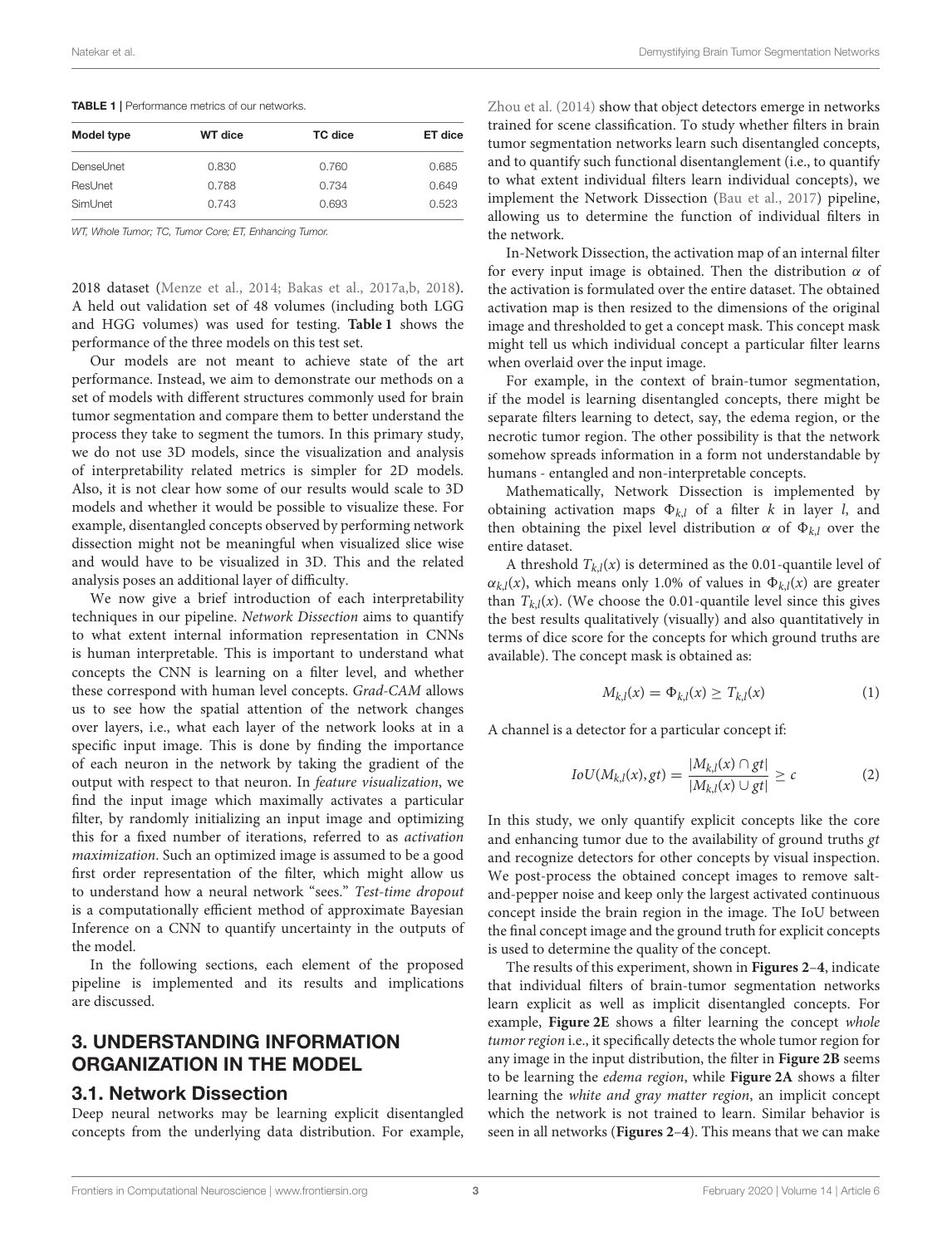

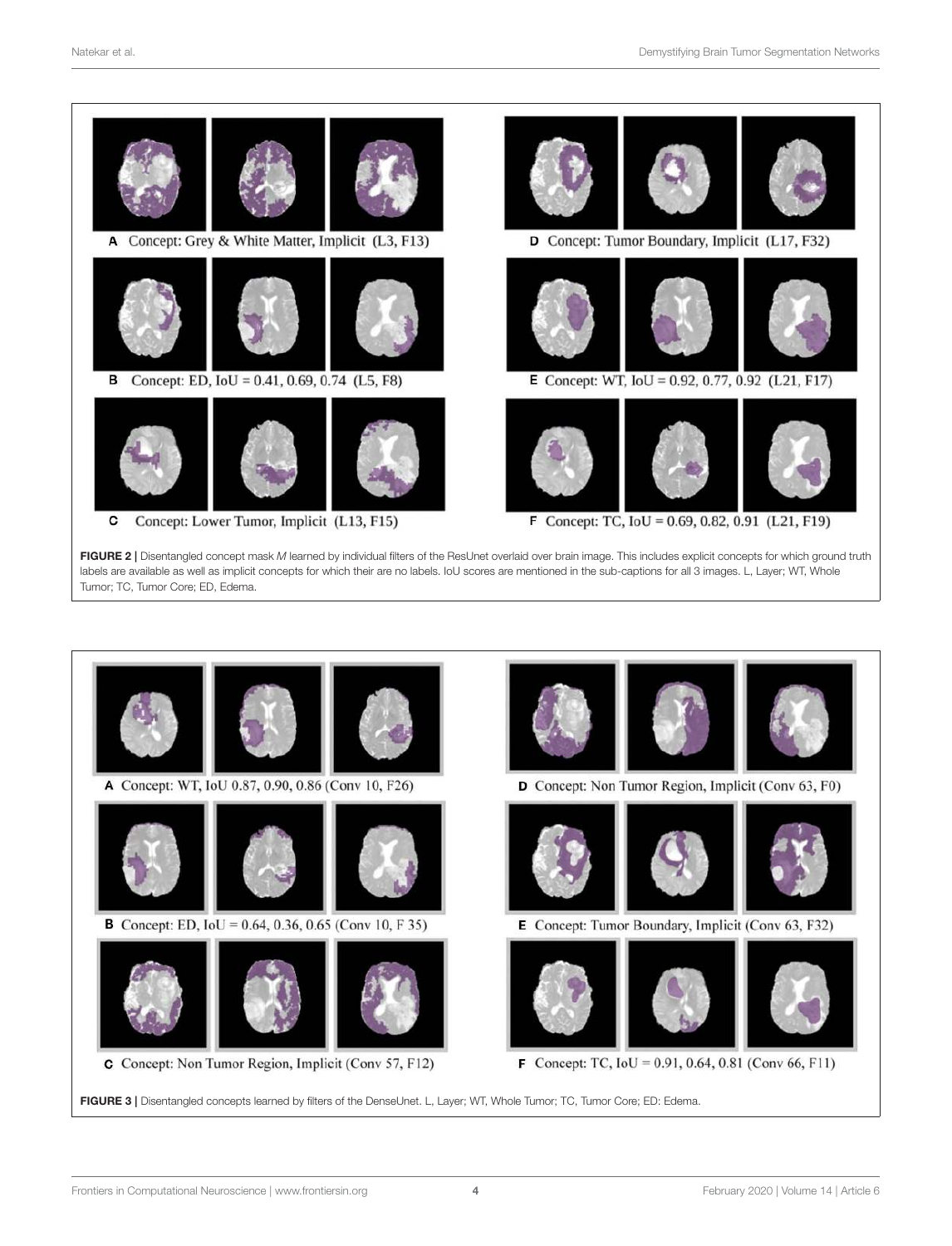

attributions based on function to the network at a filter level indicating a sort of functional specificity in the network i.e., individual filters might be specialized to learn separate concepts.

Neural Networks are inspired by neuroscientific principles. What does this functional specificity mean in this context? Debates are ongoing on whether specific visual and cognitive functions in the brain are segregated and the degree to which they are independent. Zeki and Bartels (1998) discuss the presence of spatially distributed, parallel processing systems in the brain, each with its separate function. Neuroscientific studies have shown that the human brain has some regions that respond specifically to certain concepts, like the face fusiform area Kanwisher and Yovel (2006)—indicating certain visual modularity. Studies based on transcranial magnetic stimulation of the brain also show separate areas of the visual cortex play a role in detecting concepts like faces, bodies, and objects (Pitcher et al., 2009).

The emergence of concept detectors in our study indicates that brain-tumor segmentation networks might show a similar modularity. This indicates that there is some organization in the model similar to the process a human being might take to recognize a tumor, which might have an implications with regards to the credibility of these models in the medical domain, in the sense that they might be taking human-like, or at least human understandable, steps for inference.

The extracted disentangled concepts can also be used for providing contextual or anatomical information as feedback to the network. Though we do not explore this in this study, 3D concept maps obtained from networks can be fed back as multichannel inputs to the network to help the network implicitly learn to identify anatomical regions like the gray and white matter, tumor boundary etc. for which no labels are provided, which might improve performance. This would be somewhat similar to the idea of feedback networks discussed by Zamir et al. (2017), where an implicit taxonomy or hierarchy can be established during training as the network uses previously learned concepts to learn better representations and increase speed of learning.

## 3.2. Gradient Weighted Class Activation **Maps**

Understanding how spatial attention of a network over an input image develops might provide clues about the overall strategy the network uses to localize and segment an object. Gradient weighted Class Activation Maps (Grad-CAM) (Selvaraju et al., 2017) is one efficient technique that allows us to see the networks attention over the input image. Grad-CAM provides the region of interest on an input image which has a maximum impact on predicting a specific class.

Segmentation is already a localization problem. However, our aim here is to see how attention changes over internal layers of the network, to determine how spatial information flows in the model. To understand the attentions of each layer on an input image, we convert segmentation to a multi-label classification problem by considering class wise global average pooling on the final layer. The gradient of the final global average pooled value is considered for attention estimation in Grad-CAM. To understand the layer-wise feature map importance, Grad-CAM was applied to see the attention of every internal layer.

This mathematically amounts to finding neuron importance weights  $\beta_{l,k}^c$  for each filter k of a particular layer l with respect to the global average pooled output segmentation for a particular channel c:

$$
y(c) = \frac{1}{P} \sum_{i} \sum_{j} \Phi^{c}(x)
$$
 (3)

$$
\beta_{l,k}^c = \frac{1}{N} \sum_{i} \sum_{j} \frac{\partial y(c)}{\partial A_{l,k}^{ij}(x)} \tag{4}
$$

$$
O_{GradCAM}(c) = ReLU\left(\sum_{k} \beta_{l,k}^c A_{l,k}(x)\right) \tag{5}
$$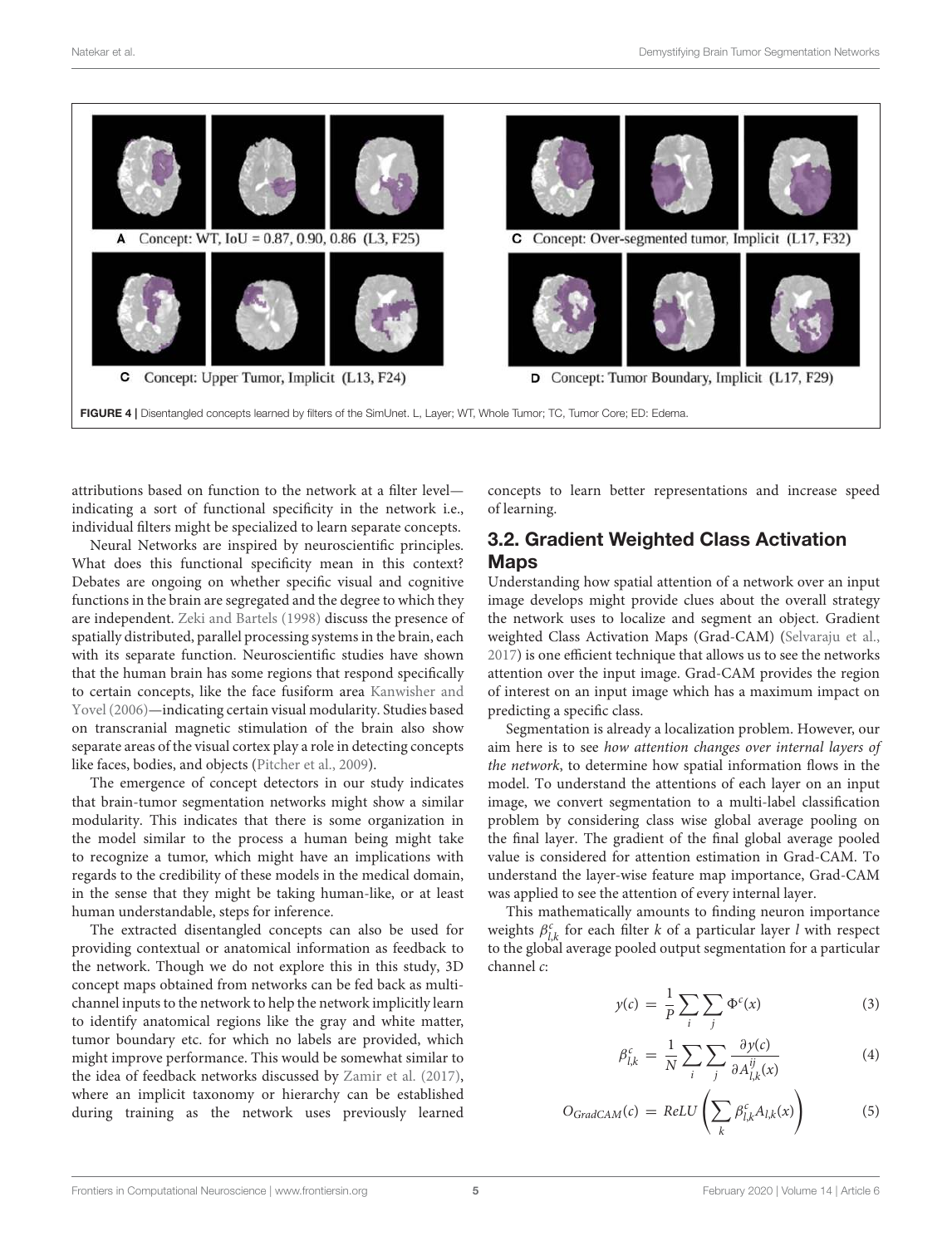

Where,  $P$  and  $N$  are the number of pixels in the output segmentation map and the activation map of the relevant layer for channel c respectively,  $\Phi^c$  is the output segmentation map for class  $c$  of network  $\Phi$ ,  $y(c)$  describes the spatially pooled final segmentation map,  $A_{l,k}(x)$  is the activation map for the  $k^{th}$  filter of the  $l^{th}$  layer, and  $O_{GradCAM}(c)$  represents an output map which is the result of GradCAM for channel c.

We posit that model complexity and residual connections might have an impact on how early a model can localize the tumor region. For example, the DenseUnet and ResUnet localize the tumor region in the first few layers, while the SimUnet, which has no skip or residual connections, localizes the tumor region only in the final few layers (**Figure 5**). This indicates that skip and residual connections help learn and propagate spatial information to the initial layers for faster localization. While previous literature indicates that skip connections allow upsampling layers to retain fine-grained information from downsampling layers (Drozdzal et al., 2016; Jégou et al., 2017), our results indicate that information might also be flowing in the other direction i.e., skip and residual connections help layers in the downsampling path to learn spatial information earlier.

Drozdzal et al. (2016) also discuss that layers closer to the center of the model might be more difficult to train due to the vanishing gradient problem and that short skip or residual connections might alleviate this problem. Our results support this as well - middle layers of the SimUnet, which does not have residual or skip connections, seem to learn almost no spatial information compared to the other two networks (**Figure 5A**).

Our results in **Figure 5** also show that models take a largely top-down approach to localizing tumors - they first pay attention to the entire brain, then the general tumor region, and finally converge on the actual finer segmentation. For example, attention in all three models is initially in the background region. In the DenseUnet and ResUnet, attention quickly moves to the brain and whole tumor within the first few layers. Finer segmentations are done in the final few layers. The necrotic tumor and enhancing tumor are often separated only in the last few layers for all models, indicating that segregating these two regions might require a lesser number of parameters.

This top-down nature is consistent with theories on visual perception in humans–the global-to-local nature of visual perception has been documented. Navon (1977) showed through experiments that larger features take precedence over smaller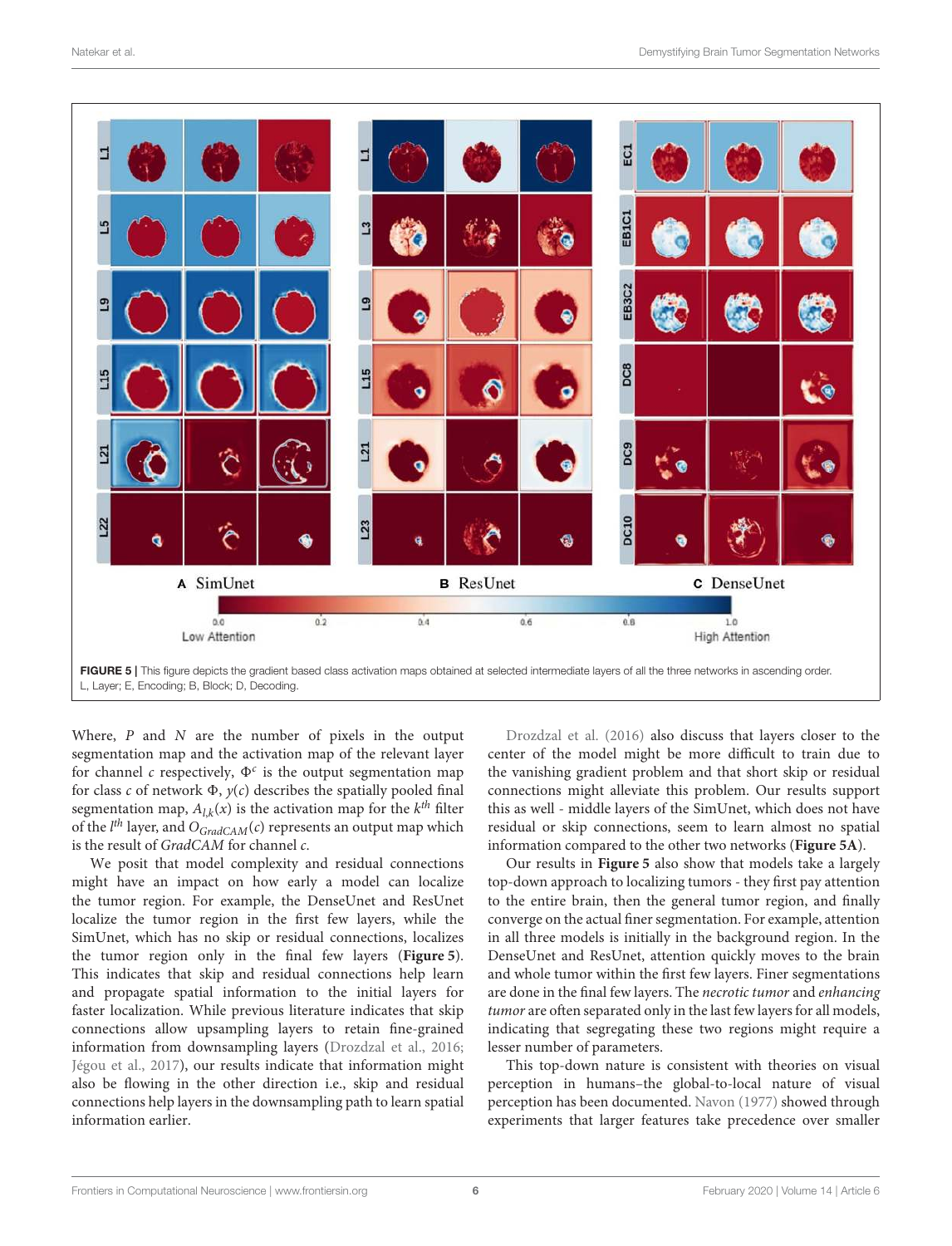features, called the Global Precedence Effect. While this effect has its caveats (Beaucousin et al., 2013), it is generally robust (Kimchi, 2015). Brain tumor segmentation models seem to take a similar top-down approach, and we see in our experiments that such behavior becomes more explicit as model performance improves.

While the results from the last two sections are not unexpected, they are not trivial either—the models do not need to learn disentangled concepts, especially implicit ones like the whole brain or the white matter region for which no explicit labels have been given, nor do they need to take a hierarchical approach to this problem. The fact that such human-understandable traces of inference can be extracted from brain tumor segmentation models is promising in terms of their acceptance in the medical domain.

## 4. EXTRACTING VISUAL REPRESENTATIONS OF INTERNAL **CONCEPTS**

#### 4.1. Activation Maximization

Visualizing the internal features (i.e., the representations of the internal filters obtained on activation maximization) of a network often provides clues as to the network's understanding of a particular output class. For example, visualizing features of networks trained on the ImageNet (Deng et al., 2009) dataset shows different filters maximally activated either by textures, shapes, objects or a combination of these (Olah et al., 2018). However, this technique has rarely been applied to segmentation models, especially in the medical domain. Extracting such internal features of a brain-tumor segmentation model might provide more information about the qualitative concepts that the network learns and how these concepts develop over layers.

We use the Activation Maximization (Erhan et al., 2009) technique to iteratively find input images that highly activate a particular filter. These images are assumed to be a good firstorder representations of the filters. Mathematically, activation maximization can be seen as an optimization problem:

$$
x^* = \underset{x}{\arg \max} (\Phi_{k,l}(x) - R_{\theta}(x) - \lambda ||x||_2^2)
$$
 (6)

Where,  $x^*$  is the optimized pre-image,  $\Phi_{k,l}(x)$  is the activation of the  $k^{th}$  filter of the  $l^{th}$  layer, and  $R_{\theta}(x)$  are the set of regularizers.

In the case of brain-tumor segmentation, the optimized image is a 4 channel tensor. However, activation maximization often gives images with extreme pixel values or random repeating patterns that highly activate the filter but are not visually meaningful. In order to prevent this, we regularize our optimization to encourage robust images which show shapes and patterns that the network might be detecting.

#### 4.2. Regularization

A number of regularizers have been proposed in the literature to improve the outputs of activation maximization. We use three regularization techniques to give robust human-understandable feature visualizations, apart from an L2 bound which is included in Equation (6).

#### 4.2.1. Jitter

In order to increase translational robustness of our visualizations, we implement Jitter (Mordvintsev et al., 2015). Mathematically, this involves padding the input image and optimizing a different image-sized window on each iteration. In practice, we also rotate the image slightly on each iteration. We find that this greatly helps in reducing high-frequency noise and helps in crisper visualizations.

#### 4.2.2. Total Variation

Total Variation (TV) regularization penalizes variation between adjacent pixels in an image while still maintaining the sharpness of edges (Strong and Chan, 2003). We implement this regularizer to smooth our optimized images while still maintaining the edges. The TV regularizer of an image I with (w, h, c) dimension is mathematically given as in Equation (7):

$$
R_{TV}(I) = \sum_{k=0}^{c} \sum_{u=0}^{h} \sum_{v=0}^{w} ([I(u, v+1, k)] - I(u, v, k)] + [I(u+1, v, k) - I(u, v, k)]) \tag{7}
$$

#### 4.2.3. Style Regularizer

 $\mathfrak{I}$ 

In order to obtain visualizations which are similar in style to the set of possible input images, we implement a style regularizer inspired from the work of Li et al. (2017). We encourage our optimization to move closer to the style of the original distribution by adding a similarity loss with a template image, which is the average image taken over the input data distribution. In style transfer, the gram matrix is usually used for this purpose. However, we implement a loss which minimizes the distance between the optimized and template image in a higher dimensional kernel space, as implemented in Li et al. (2017), which is computationally less intensive.

Mathematically, Equation (6) is modified to the following:

$$
x^* = \underset{x}{\arg \max} (\Phi_{k,l}(x) - \zeta R_{TV}(x) + \gamma L(x, s) - \lambda ||x||_2^2)
$$
 (8a)

$$
L(x, s) = \sum_{i} \sum_{j} (k(x_i, x_j) + k(s_i, s_j) - 2k(x_i, s_j))
$$
 (8b)

$$
k(x, y) = \exp(-\frac{||x - y||_2^2}{2\sigma^2})
$$
 (8c)

Where  $L(x, s)$  it the style loss between the optimized preimage and the template image s,  $k(x, y)$  is the Gaussian kernel,  $\Phi_{k,l}(x)$  is the filter for which activations need to be maximized,  $R_{TV}(x)$  is the Total Variation Loss, and  $||x||_2^2$  is an upper bound on the optimized pre-image x∗. Approximate values of the regularization coefficients are  $\lambda \sim 10^{-4}$ ,  $\gamma \sim 10^{-2}$ , and  $\zeta \sim$ 10−<sup>5</sup> . For jitter and rotation, the image is randomly shifted by ∼8 pixels, and rotated by ∼10 degrees.

The effect of varying the hyperparameters for each of the regularizers is shown in **Supplementary Figure 6**. The effect of jitter is most pronounced—adding jitter by just 2-3 pixels helps reduce high frequency noise and clearly elucidate shapes in the image. Increasing total variation regularization increases smoothness while maintaining shapes and boundaries, reducing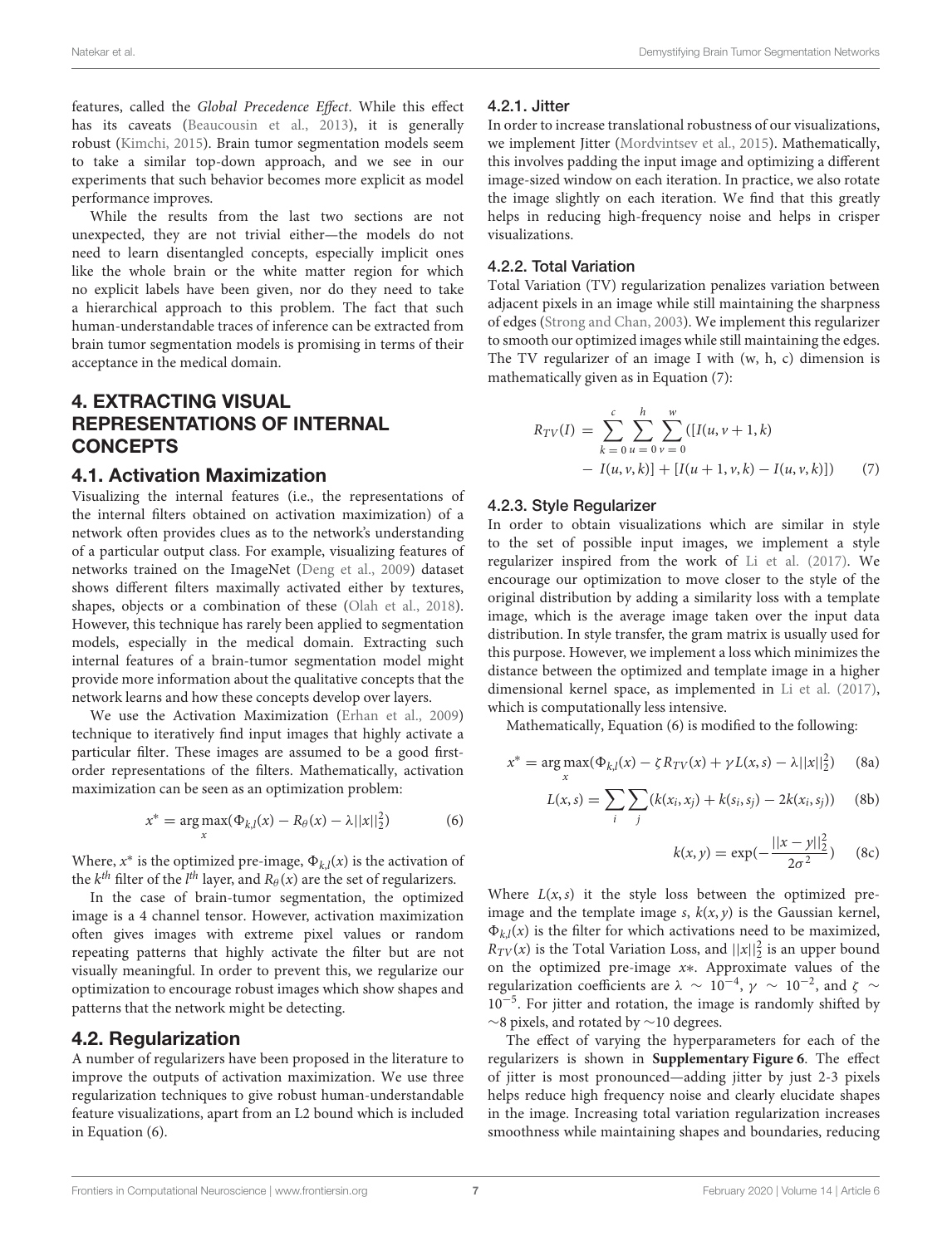

FIGURE 6 | This figure depicts the effect of regularizers on visualized features of brain tumor segmentation models. The four columns on the left show the four channel feature map obtained on optimizing without regularization, while the columns on the right show the effect of adding regularizers.

salt and pepper noise. Increasing style regularization brings the image closer to an elliptical shape similar to a brain. The effect of changing the regularization hyperparameters from a medical perspective in the context brain-tumor segmentation, however, is not clear and further studies would be required in this direction.

We find that style constraining the images and making them more robust to transformations does help in extracting better feature visualizations qualitatively–optimized pre-images do show certain texture patterns and shapes. **Figure 6** shows the results of such an experiment. The effect of regularizers is clear–not regularizing the image leads to random, repeating patterns with high-frequency noise. Constrained images show certain distinct shapes and patterns. It is still not clear, however, that these are faithful reflections of what the filter is actually detecting.

Not a lot of prior work has been done in this area in the context of medical imaging, and our results are useful in the sense that they show that constrained optimization generates such patterns and shapes as compared to noisy unregularized images, which has also been seen in the domain of natural images. In the natural image domain, the resulting pre-images, after regularization, have less high frequency noise and are more easily identifiable by humans. As discussed in the work of Olah et al. (2017) and Nguyen et al. (2016), jitter, L2 regularization, Total Variation, and regularization with mean images priors are shown to produce less noisy and more useful objects or patterns. In medical imaging, however, the resulting patterns and shapes are harder to understand and interpret.

In order to extract clinical meaning from these, a comprehensive evaluation of which regularizers generate medically relevant and useful images based on collaboration with medical professionals and radiologists would be required. This could provide a more complete understanding of what a brain tumor segmentation model actually detects qualitatively.

However, this is out of scope of the current study. As we have mentioned in section 7, this will be explored in future work.

# 5. UNCERTAINTY

Augmenting model predictions with uncertainty estimates are essential in the medical domain since unclear diagnostic cases are aplenty. In such a case, a machine learning model must provide medical professionals with information regarding what it is not sure about, so that more careful attention can be given here. Begoli et al. (2019) discuss the need for uncertainty in machineassisted medical decision making and the challenges that we might face in this context.

Uncertainty Quantification for deep learning methods in the medical domain has been explored before. Leibig et al. (2017) show that uncertainties estimated using Bayesian dropout were more effective and more efficient for deep learning-based disease detection. Yang et al. (2017) use a Bayesian approach to quantify uncertainties in a deep learning-based image registration task.

However, multiple kinds of uncertainties might exist in deep learning approaches–from data collection to model choice to parameter uncertainty, and not all of them are as useful or can be quantified as easily, as discussed below.

Epistemic uncertainty captures uncertainty in the model parameters, that is, the uncertainty which results from us not being able to identify which kind of model generated the given data distribution. Aleatoric uncertainty, on the other hand, captures noise inherent in the data generating process (Kendall and Gal, 2017). However, Aleatoric Uncertainty is not really useful in the context of this work—we are trying to explain and augment the decisions of the model itself, not the uncertainty in the distribution on which it is fit.

Epistemic uncertainty can, in theory, be determined using Bayesian Neural Networks. However, a more practical and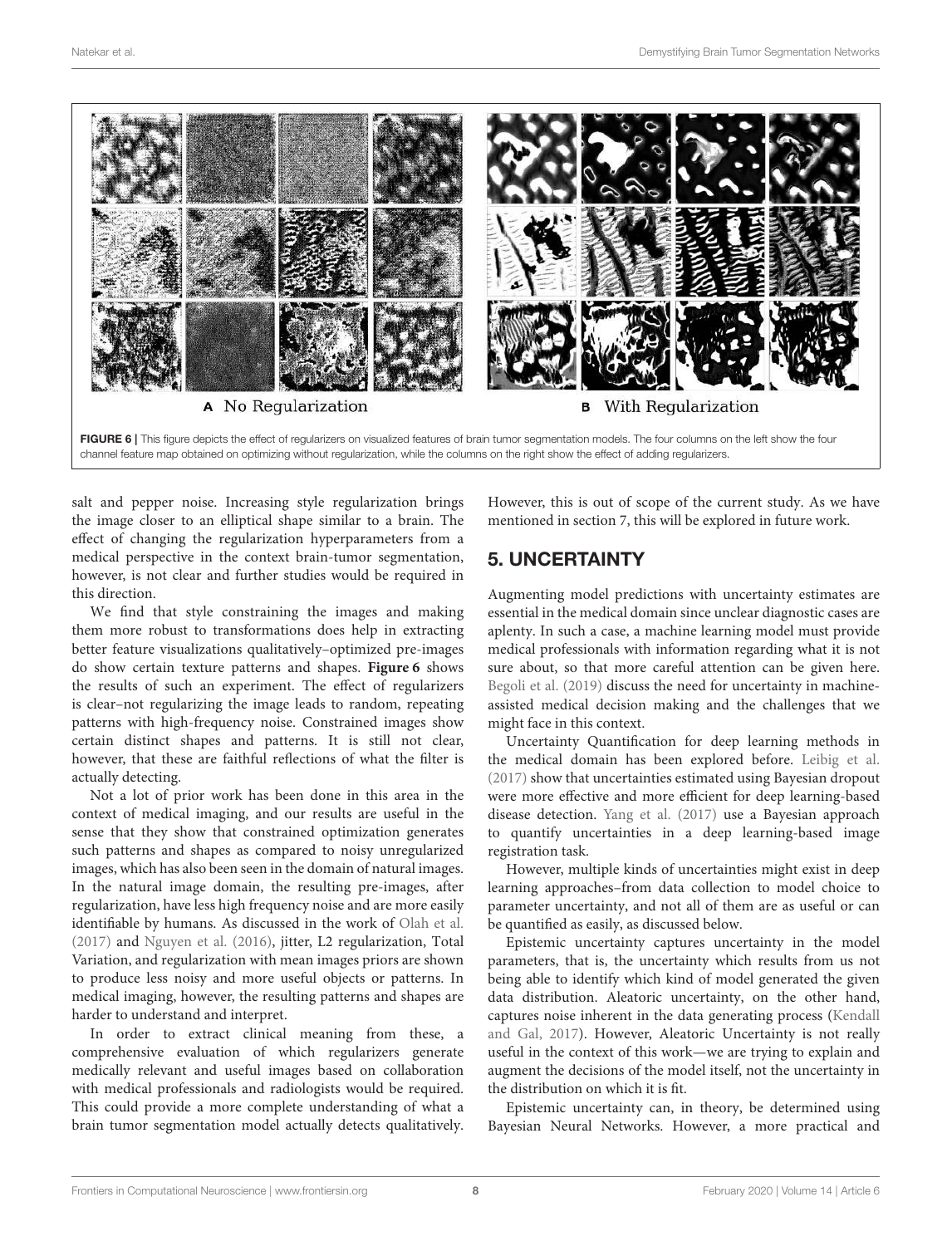

Uncertainty (Right). Misclassified regions are often associated with high uncertainty. (A) Misclassified Core Tumor Region which is associated with high model uncertainty. (B) Misclassified Enhancing/Core Tumor Region which is associated with high model uncertainty. (C) High model uncertainty at class borders. (D) Tumor region completely missed by model, captured in the model uncertainty map.

computationally simple approach is to approximate this Bayesian inference by using dropout at test time. We use test time dropout (TTD) as introduced in Gal and Ghahramani (2016) as an approximate variational inference. Then,

$$
p(y|x, w) \approx \frac{1}{T} \sum_{t=1}^{t} \Phi(x|w^t)
$$
 (9a)

$$
var_{epistemic}(p(y|x, w)) \approx \frac{1}{T} \sum_{t=1}^{T} \Phi(x|w^t)^T \Phi(x|w^t)
$$

$$
- \mathbf{E}(\Phi(x|w^t))^T \mathbf{E}(\Phi(x|w^t)) \qquad (9b)
$$

Where  $\Phi(x|w^t)$  is the output of the neural network with weights  $w<sup>t</sup>$  on applying dropout on the  $t<sup>th</sup>$  iteration. The models are retrained with a dropout rate of 0.2 after each layer. At test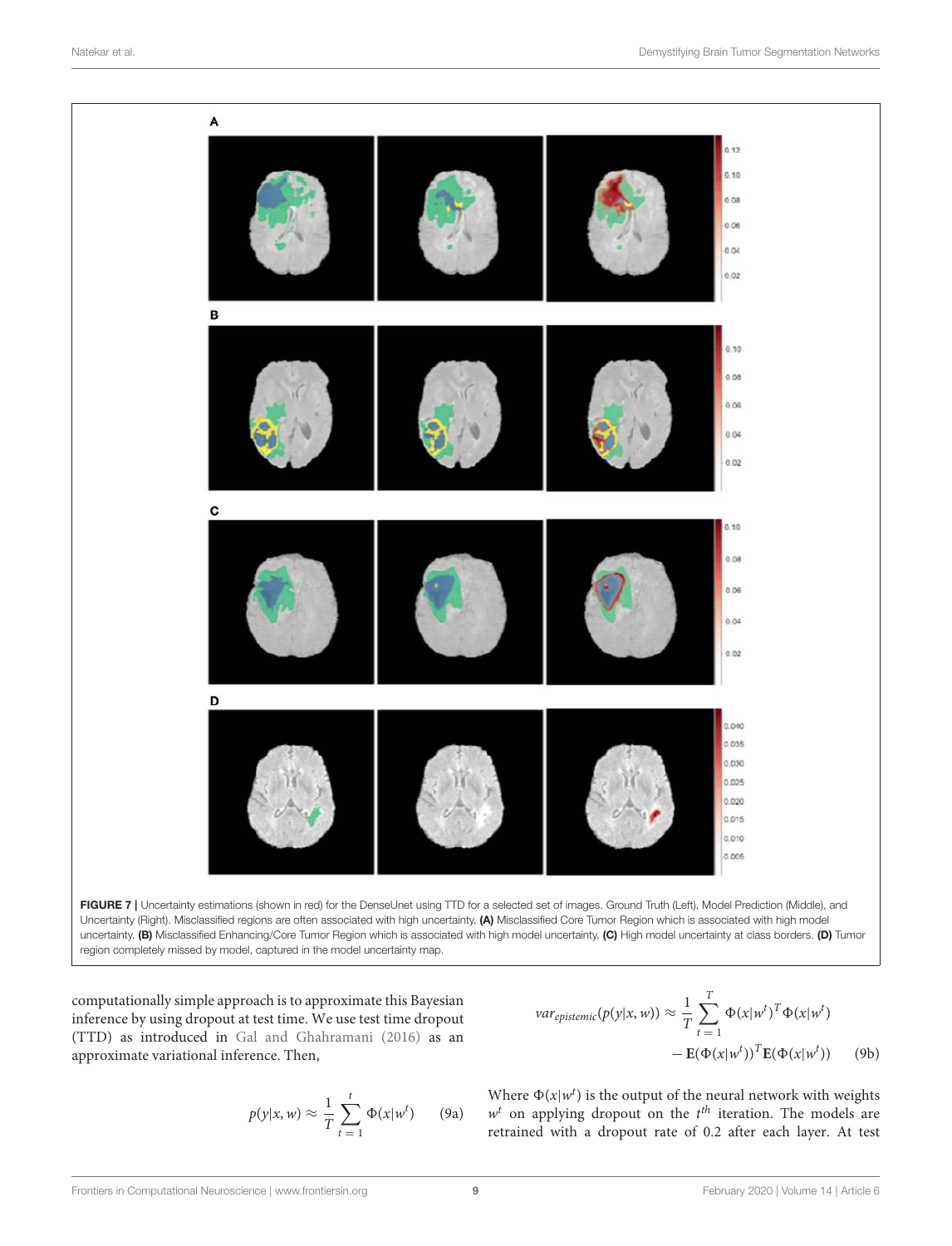time, a posterior distribution is generated by running the model for 100 epochs for each image. We take the mean of the posterior sampled distribution as our prediction and the channel mean of the variance from Equation 9 as the uncertainty (Kendall et al., 2015). The results of this are shown in **Figure 7**.

We find that regions which are misclassified are often associated with high uncertainty. For example, **Figure 7A** shows a region in the upper part of the tumor which is misclassified as necrotic tumor, but the model is also highly uncertain about this region. Similar behavior is seen in **Figure 7B**. In some cases, the model misses the tumor region completely, but the uncertainty map still shows that the model has low confidence in this region (**Figure 7D**), while in some cases, boundary regions are misclassified with high uncertainty (**Figure 7C**). In a medical context, these are regions that radiologists should pay more attention to. This would encourage a sort of collaborative effort—tumors are initially segmented by deep learning models and the results are then fine-tuned by human experts who concentrate only on the low-confidence regions, **Figure 1** shows.

More sample images as well as uncertainty for other networks can be found in the **Supplementary Material**.

# 6. CONCLUSION

In this paper, we attempt to elucidate the process that neural networks take to segment brain tumors. We implement techniques for visual interpretability and concept extraction to make the functional organization of the model clearer and to extract human-understandable traces of inference.

From our introductory study, we make the following inferences:

- Disentangled, human-understandable concepts are learnt by filters of brain tumor segmentation models, across architectures.
- Models take a largely hierarchical approach to tumor localization. In fact, the model with the best test performance shows a clear convergence from larger structures to smaller structures.
- Skip and residual connections may play a role in transferring spatial information to shallower layers.
- Constrained optimization helps to extract feature visualizations which show distinct shapes and patterns which may be representations of tumor structures. Correlating these with the disentangled concepts extracted from Network Dissection experiments might help us understand how exactly a model detects and generalizes such concepts on a filter level.
- Misclassified tumor regions are often associated with high uncertainty, which indicates that an efficient pipeline which combines deep networks and fine-tuning by medical experts can be used to get accurate segmentations.

As we have discussed in the respective sections, each of these inferences might have an impact on our understanding of deep learning models in the context of brain tumor segmentation.

While more experiments on a broader range of models and architectures would be needed to determine if such behavior is consistently seen, the emergence of such humanunderstandable concepts and processes might aid in the integration of such methods in medical diagnosis–a model which seems to take human-like steps is easier to trust than one that takes completely abstract and incoherent ones. This is also encouraging from a neuroscience perspective - if model behavior is consistent with visual neuroscience research on how the human brain processes information, as some of our results indicate, this could have implications in both machine learning and neuroscience.

# 7. FUTURE WORK

Future work will be centered around gaining a better understanding of the segmentation process for a greater range of models (including 3D models) and better constrained optimization techniques for extracting human-understandable feature visualizations which would allow an explicit understanding of how models learn generalized concepts. For instance, it would be worth-wile to understand what set of regularizers generates the most medically relevant images. Textural information extracted from the optimized pre-images can also be analyzed to determine their correlation with histopathological features.

Further exploration regarding how these results are relevant from a neuroscience perspective can also be done, which might aid in understanding not just the machine learning model, but also how the brain processes information. The inferences from our explainability pipeline can also be used to integrate medical professionals into the learning process by providing them with information about the internals of the model in a form that they can understand.

# DATA AVAILABILITY STATEMENT

Publicly available data sets were used for this study. The data sets can be found at the BRATS 2018 challenge (https://www.med. upenn.edu/sbia/brats2018/data.html) (Bakas et al., 2017a,b).

# AUTHOR CONTRIBUTIONS

PN and AK developed the pipeline, performed the analysis, implementation, revised the manuscript, and generated the visualizations. PN wrote the first draft. GK edited the manuscript, supervised, and funded the study.

# ACKNOWLEDGMENTS

This work was funded by the Robert Bosch Center for Data Science and Artificial Intelligence (RBCDSAI), under project number CR1920ED617RBCX008562 (Interpretability for Deep Learning Models in Healthcare).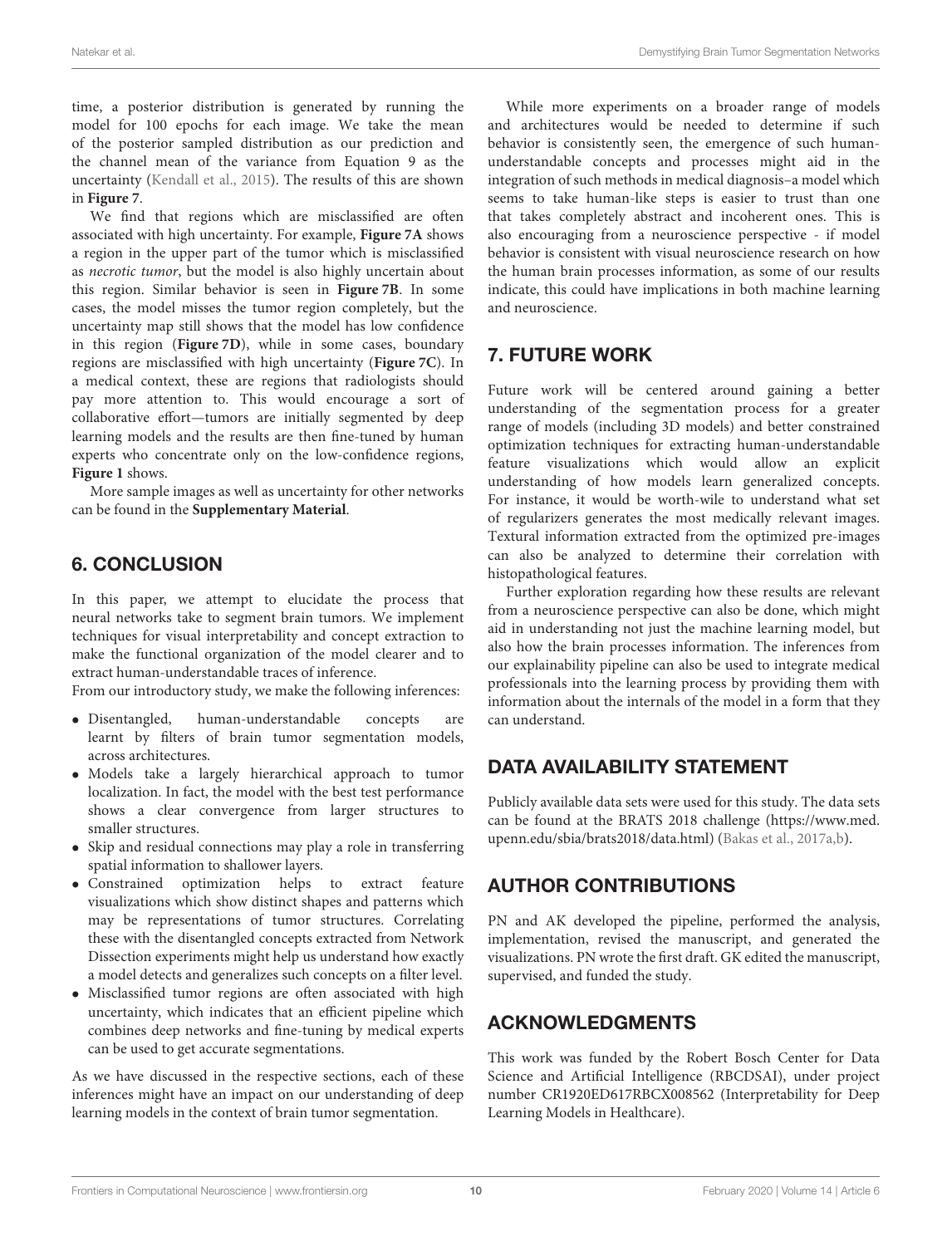## SUPPLEMENTARY MATERIAL

The Supplementary Material for this article can be found online at: https://www.frontiersin.org/articles/10.3389/fncom. 2020.00006/full#supplementary-material

Supplementary Figure 1 | Network Architectures used in our study.

**Supplementary Figure 2 | Concepts learned by filters of a particular layer of the** ResUnet for an input image (Conv Layer 21).

Supplementary Figure 3 | Concepts learned by filters of a particular layer of the DenseUnet for an input image (Encoding Block 1, Conv 2).

## **REFERENCES**

- Bakas, S., Akbari, H., Sotiras, A., Bilello, M., Rozycki, M., Kirby, J., et al. (2017a). Segmentation Labels and Radiomic Features for the Pre-operative Scans of the Tcga-gbm Collection. The cancer imaging archive (2017).
- Bakas, S., Akbari, H., Sotiras, A., Bilello, M., Rozycki, M., Kirby, J. S., et al. (2017b). Advancing the cancer genome atlas glioma mri collections with expert segmentation labels and radiomic features. Sci. Data 4:170117. doi: 10.1038/sdata.2017.117
- Bakas, S., Reyes, M., Jakab, A., Bauer, S., Rempfler, M., Crimi, A., et al. (2018). Identifying the best machine learning algorithms for brain tumor segmentation, progression assessment, and overall survival prediction in the brats challenge. arXiv preprint arXiv:1811.02629.
- Bau, D., Zhou, B., Khosla, A., Oliva, A., and Torralba, A. (2017). "Network dissection: quantifying interpretability of deep visual representations," in Proceedings of the IEEE Conference on Computer Vision and Pattern Recognition (Honolulu, HI), 6541–6549.
- Beaucousin, V., Simon, G., Cassotti, M., Pineau, A., Houdé, O., and Poirel, N. (2013). Global interference during early visual processing: Erp evidence from a rapid global/local selective task. Front. Psychol 4:539. doi: 10.3389/fpsyg.2013.00539
- Begoli, E., Bhattacharya, T., and Kusnezov, D. (2019). The need for uncertainty quantification in machine-assisted medical decision making. Nat. Mach. Intell. 1:20. doi: 10.1038/s42256-018-0004-1
- Deng, J., Dong, W., Socher, R., Li, L.-J., Li, K., and Fei-Fei, L. (2009). "ImageNet: a Large-scale hierarchical image database," in CVPR09 (IEEE), 248–255. doi: 10.1109/CVPR.2009.5206848
- Doshi-Velez, F., and Kim, B. (2017). Towards a rigorous science of interpretable machine learning. arXiv preprint arXiv:1702.08608.
- Drozdzal, M., Vorontsov, E., Chartrand, G., Kadoury, S., and Pal, C. (2016). "The importance of skip connections in biomedical image segmentation," in Deep Learning and Data Labeling for Medical Applications, eds G. Carneiro, D. Mateus, L. Peter, A. Bradley, J. M. R. S. Tavares, V. Belagiannis, J. P. Papa, J. C. Nascimento, M. Loog, Z. Lu, J. S. Cardoso, and J. Cornebise (Athens: Springer), 179–187. doi: 10.1007/978-3-319-46976-8\_19
- Erhan, D., Bengio, Y., Courville, A., and Vincent, P. (2009). Visualizing higher-layer features of a deep network. Univ. Montreal 1341:1. Available online at: https://www.semanticscholar.org/paper/ Visualizing-Higher-Layer-Features-of-a-Deep-Network-Erhan-Bengio/ 65d994fb778a8d9e0f632659fb33a082949a50d3#paper-header
- Esteva, A., Kuprel, B., Novoa, R. A., Ko, J., Swetter, S. M., Blau, H. M., et al. (2017). Dermatologist-level classification of skin cancer with deep neural networks. Nature 542, 115–118. doi: 10.1038/nature21056
- Gal, Y., and Ghahramani, Z. (2016). "Dropout as a bayesian approximation: representing model uncertainty in deep learning," in International Conference on Machine Learning (New York, NY), 1050–1059.
- Gilpin, L. H., Bau, D., Yuan, B. Z., Bajwa, A., Specter, M., and Kagal, L. (2018). "Explaining explanations: an overview of interpretability of machine learning," in 2018 IEEE 5th International Conference on Data Science and Advanced Analytics (DSAA) (Turin: IEEE), 80–89.
- Holzinger, A., Biemann, C., Pattichis, C. S., and Kell, D. B. (2017). What do we need to build explainable ai systems for the medical domain? arXiv preprint arXiv:1712.09923.

Supplementary Figure 4 | Grad-CAM results for consecutive layers of the ResUnet [view: top to bottom, column (A), followed by top to bottom, column (B)].

Supplementary Figure 5 | Activation maps for layers of the ResUnet.

Supplementary Figure 6 | Effect of independently changing hyperparamaters for each regularizer. (Top) Jitter coefficient increases [0 pixels, 1p, 6p, 12p, 20p]. (Middle) Style Coefficient increases [10<sup>-2</sup>, 10<sup>-1</sup>, 1, 5, 10]. (Bottom) Total Variation regularization increases [10<sup>-7</sup>, 10<sup>-6</sup>, 10<sup>-5</sup>, 10<sup>-4</sup>, 10<sup>-3</sup>] to smoothen image.

**Supplementary Figure 7** | Uncertainty estimations (shown in red) for the DenseUnet (a-d) and ResUnet (e,f). Ground Truth (Left), Model Prediction (Middle), and Uncertainty (Right).

- Jégou, S., Drozdzal, M., Vazquez, D., Romero, A., and Bengio, Y. (2017). "The one hundred layers tiramisu: fully convolutional densenets for semantic segmentation," in Proceedings of the IEEE Conference on Computer Vision and Pattern Recognition Workshops (Honolulu, HI), 11–19.
- Kanwisher, N., and Yovel, G. (2006). The fusiform face area: a cortical region specialized for the perception of faces. Philos. Trans. R. Soc. B Biol. Sci. 361, 2109–2128. doi: 10.1098/rstb.2006.1934
- Kendall, A., Badrinarayanan, V., and Cipolla, R. (2015). Bayesian segnet: Model uncertainty in deep convolutional encoder-decoder architectures for scene understanding. arXiv preprint arXiv:1511. 02680.
- Kendall, A., and Gal, Y. (2017). "What uncertainties do we need in bayesian deep learning for computer vision?" in Advances in Neural Information Processing Systems, eds I. Guyon, U. V. Luxburg, S. Bengio, H. Wallach, R. Fergus, S. Vishwanathan, and R. Garnett (Long Beach, CA), 5574–5584.
- Kermany, D. S., Goldbaum, M., Cai, W., Valentim, C. C., Liang, H., Baxter, S. L., et al. (2018). Identifying medical diagnoses and treatable diseases by image-based deep learning. Cell 172, 1122–1131. doi: 10.1016/j.cell.2018.02.010
- Kermi, A., Mahmoudi, I., and Khadir, M. T. (2018). "Deep convolutional neural networks using u-net for automatic brain tumor segmentation in multimodal mri volumes," in International MICCAI Brainlesion Workshop, eds A. Crimi, S. Bakas, H. Kuijf, F. Keyvan, M. Reyes, and T. van Walsum (Granada: Springer), 37–48. doi: 10.1007/978-3-030-11726-9\_4
- Kimchi, R. (2015). The Perception of Hierarchical Structure. Oxford handbook of perceptual organization, 129–149.
- Leibig, C., Allken, V., Ayhan, M. S., Berens, P., and Wahl, S. (2017). Leveraging uncertainty information from deep neural networks for disease detection. Sci. Rep. 7:17816. doi: 10.1038/s41598-017-17876-z
- Li, Y., Wang, N., Liu, J., and Hou, X. (2017). Demystifying neural style transfer. arXiv preprint arXiv:1701.01036.
- Menze, B. H., Jakab, A., Bauer, S., Kalpathy-Cramer, J., Farahani, K., Kirby, J., et al. (2014). The multimodal brain tumor image segmentation benchmark (brats). IEEE Trans. Med. Imag. 34, 1993–2024. doi: 10.1109/TMI.2014.2377694
- Molnar, C. (2018). Interpretable Machine Learning. A Guide for Making Black Box Models Explainable, 7.
- Mordvintsev, A., Olah, C., and Tyka, M. (2015). Inceptionism: Going deeper into neural networks. Google AI Blog (Google). Available online at: https://ai. googleblog.com/2015/06/inceptionism-going-deeper-into-neural.html
- Navon, D. (1977). Forest before trees: the precedence of global features in visual perception. Cogn. Psychol. 9, 353–383.
- Nguyen, A., Yosinski, J., and Clune, J. (2016). Multifaceted feature visualization: uncovering the different types of features learned by each neuron in deep neural networks. arXiv preprint arXiv:1602.03616.
- Olah, C., Mordvintsev, A., and Schubert, L. (2017). Feature visualization. Distill. Available online at: https://distill.pub/2017/feature-visualization (accessed August 30, 2019).
- Olah, C., Satyanarayan, A., Johnson, I., Carter, S., Schubert, L., Ye, K., et al. (2018). The building blocks of interpretability. Distill. Available online at: https://distill. pub/2018/building-blocks (accessed August 28, 2019).
- Pitcher, D., Charles, L., Devlin, J. T., Walsh, V., and Duchaine, B. (2009). Triple dissociation of faces, bodies, and objects in extrastriate cortex. Curr. Biol. 19, 319–324. doi: 10.1016/j.cub.2009.01.007